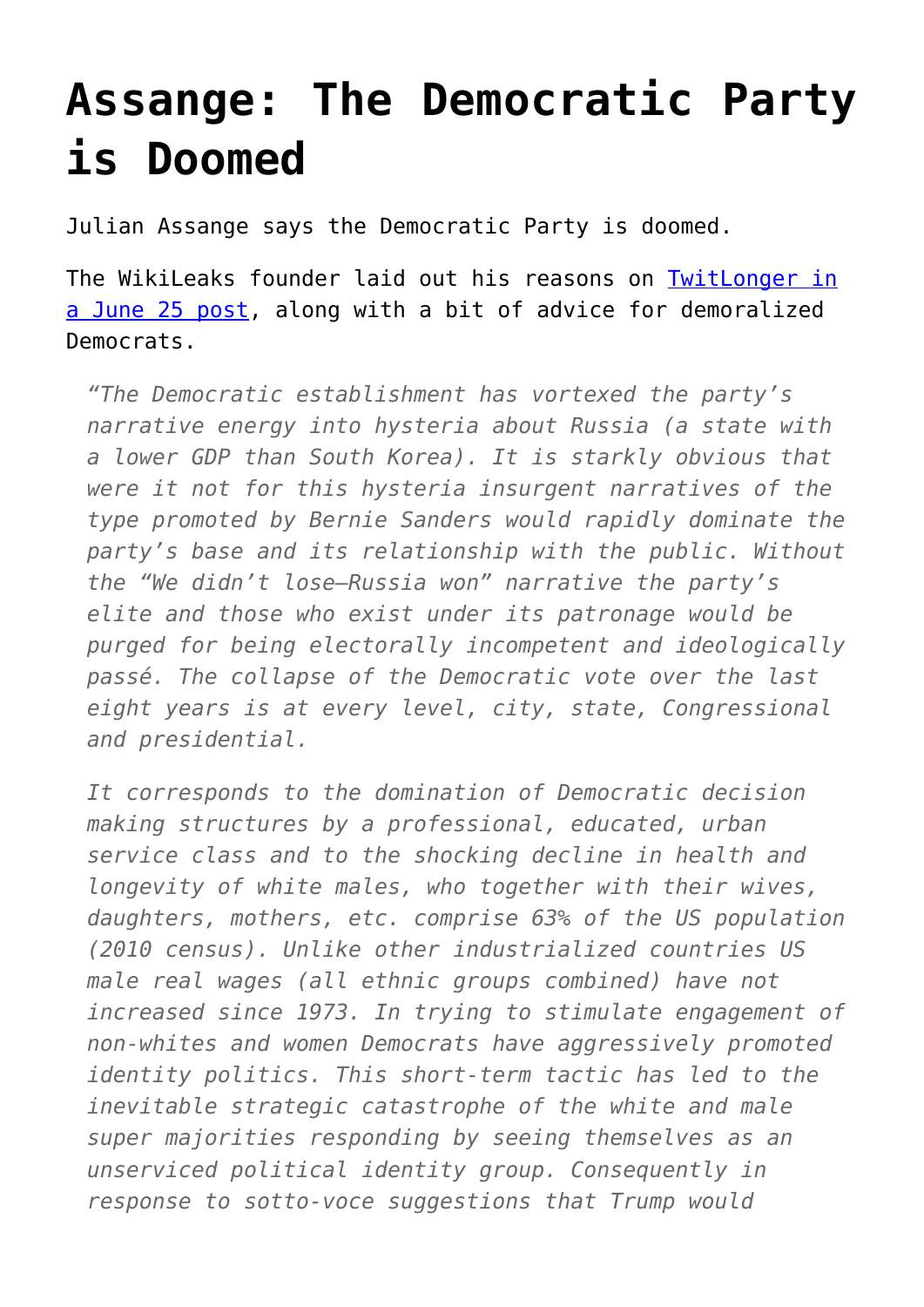*service this group 53% of all men voted for Trump, 53% of white women and 63% of white men (PEW Research)."*

## The solution? Assange advises Democrats to form a new party.

*"The Democratic base should move to start a new party since the party elite shows no signs that they will give up power. This can be done quickly and cheaply as a result of the internet and databases of peoples' political preferences. This reality is proven in practice with the rapid construction of the Macron, Sanders and Trump campaigns from nothing. The existing Democratic party may well have negative reputational capital, stimulating a Macron-style clean slate approach."*

We've touched on some of the Democratic Party's recent struggles, from [the loss of working class voters](https://www.intellectualtakeout.org/blog/how-democrats-lost-americas-working-class) that once formed the foundation of the party to *[its reliance on](https://www.intellectualtakeout.org/blog/you-want-racial-politics-well-give-you-racial-politics)* [divisive racial politics.](https://www.intellectualtakeout.org/blog/you-want-racial-politics-well-give-you-racial-politics)

But form a new party? That sounds rather extreme. Wouldn't a better solution be to abandon the party's reliance on identity politics, which has fractured its party?

Maybe. But perhaps it's not that simple. As Noah Rothman pointed out in Commentary magazine [earlier this year,](https://www.commentarymagazine.com/politics-ideas/identity-politics-poison-womens-march/) even Democrats who see identity politics as a poisonous offer no method to return to the status quo ante:

*"There's a reason for that: there isn't one—at least, not an easy one. Political movements are not party committees. They don't radically redefine their mission at the drop of a white paper. The modern activist left was reared on toxic identity politics, and it seems disinclined to abandon this addictive poison without a struggle."*

If Rothman is correct, and Democrats are unable to turn off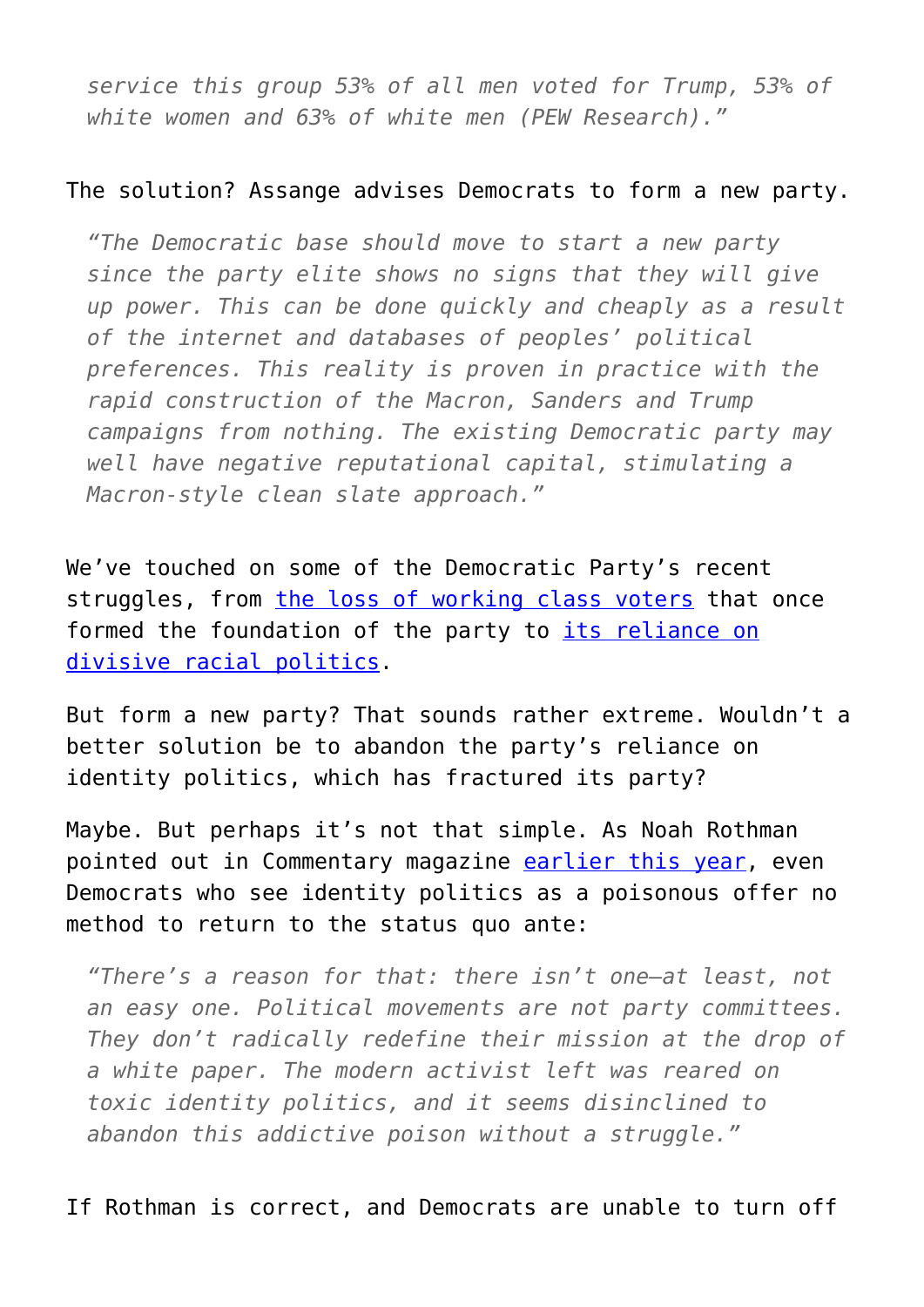the monster of identity politics, Assange may actually be right that the Democratic base might be wise to consider forming a new party on new principles.

What would those principles like? Democrats might already have the template:

*"We need to rebuild America by abandoning the somethingfor-nothing ethic of the last decade and putting people first for a change. Only a thriving economy, a strong manufacturing base, and growth in creative new enterprise can generate the resources to meet the nation's pressing human and social needs. An expanding, entrepreneurial economy of high-skill, high-wage jobs is the most important family policy, urban policy, labor policy, minority policy and foreign policy America can have.*

*The Revolution…is about putting government back on the side of working men and women—to help those who work hard, pay their bills, play by the rules, don't lobby for tax breaks, do their best to give their kids a good education and to keep them away from drugs, who want a safe neighborhood for their families, the security of decent, productive jobs for themselves, and a dignified life for their parents.*

*[It] is about a radical change in the way government operates—not the Republican proposition that government has no role, nor the old notion that there's a program for every problem, but a shift to a more efficient, flexible and results-oriented government that improves services, expands choices, and empowers citizens and communities to change our country from the bottom up. We believe in an activist government, but it must work in a different, more responsive way.*

*[It]…is about facing up to tough choices. There is no relief for America's frustration in the politics of*